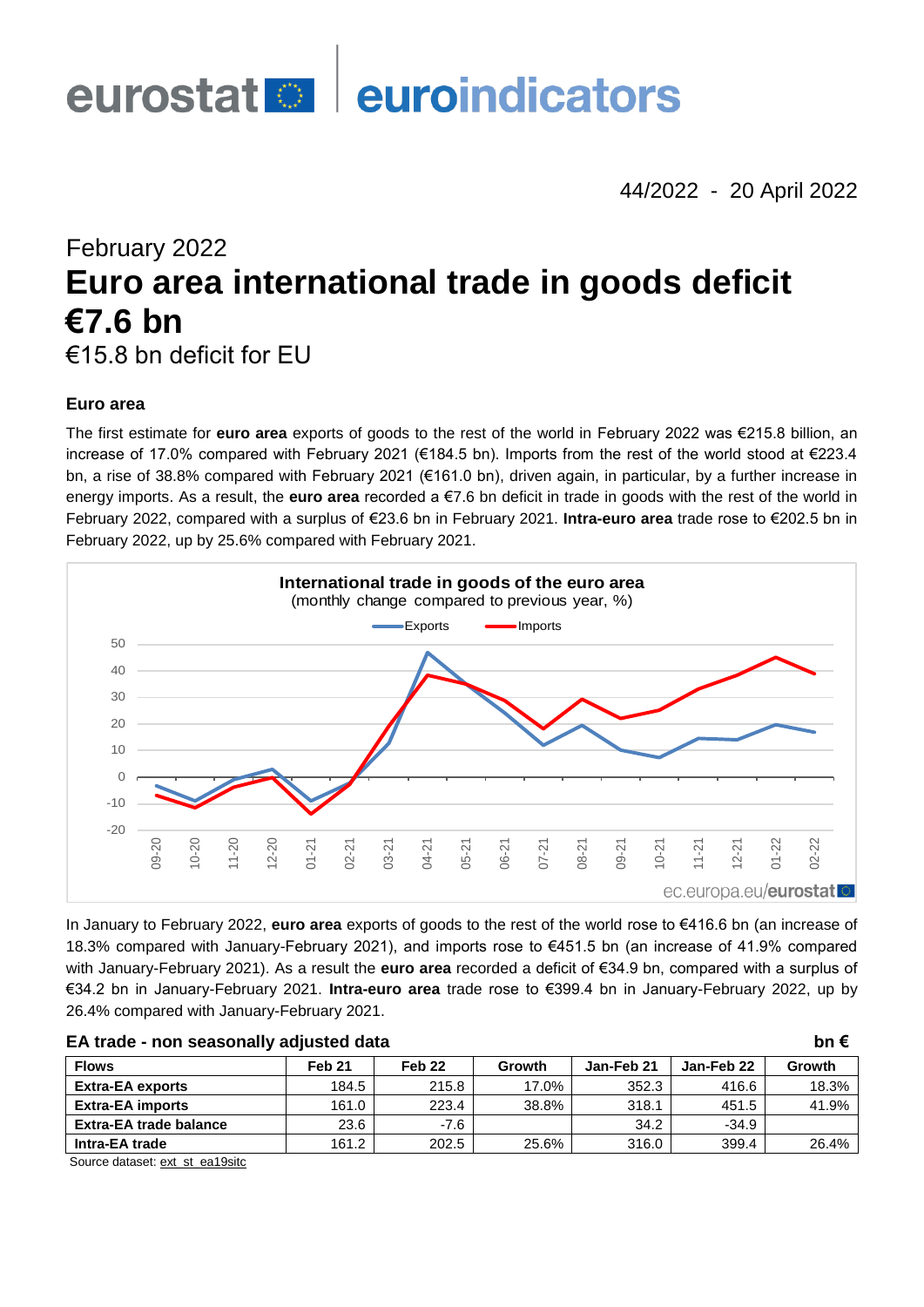# **European Union**

The first estimate for **extra-EU** exports of goods in February 2022 was €191.9 billion, up by 16.4% compared with February 2021 (€164.8 bn). Imports from the rest of the world stood at €207.7 bn, up by 44.7% compared with February 2021 (€143.5 bn). As a result, the **EU** recorded a €15.8 bn deficit in trade in goods with the rest of the world in February 2022, compared with a surplus of €21.4 bn in February 2021. **Intra-EU** trade rose to €315.1 bn in February 2022, +22.6% compared with February 2021.



In January to February 2022, **extra-EU** exports of goods rose to €371.4 bn (an increase of 18.4% compared with January-February 2021), and imports rose to €424.0 bn (an increase of 49.3% compared with January-February 2021). As a result, the **EU** recorded a deficit of €52.7 bn, compared with a surplus of €29.8 bn in January-February 2021. **Intra-EU** trade rose to €620.8 bn in January-February 2022, +23.5% compared with January-February 2021.

# **EU trade - non seasonally adjusted data bn €**

| <b>Flows</b>            | Feb 21 | Feb <sub>22</sub> | Growth | Jan-Feb 21 | Jan-Feb 22 | Growth |
|-------------------------|--------|-------------------|--------|------------|------------|--------|
| <b>Extra-EU exports</b> | 164.8  | 191.9             | 16.4%  | 313.8      | 371.4      | 18.4%  |
| <b>Extra-EU imports</b> | 143.5  | 207.7             | 44.7%  | 284.0      | 424.0      | 49.3%  |
| Extra-EU trade balance  | 21.4   | $-15.8$           |        | 29.8       | $-52.7$    |        |
| Intra-EU trade          | 257.1  | 315.1             | 22.6%  | 502.7      | 620.8      | 23.5%  |

Source dataset: [ext\\_st\\_eu27\\_2020sitc](https://ec.europa.eu/eurostat/databrowser/bookmark/43ce6c0c-6e72-4057-9a35-0abc949e4e4c?lang=en)

In the first two months of 2022, the highest increases were recorded in the imports and, with a lower value, exports of energy, leading to a significant increase in the EU trade deficit in energy (-€78.6 bn in January-February 2022 compared with -€29.7 bn in January- February 2021).

## **Main products – EU bn €**

|                       |            | <b>Extra-EU exports</b> |        |            | <b>Extra-EU imports</b> |        | Trade balance |            |  |
|-----------------------|------------|-------------------------|--------|------------|-------------------------|--------|---------------|------------|--|
|                       | Jan-Feb 21 | Jan-Feb 22              | Growth | Jan-Feb 21 | Jan-Feb 22              | Growth | Jan-Feb 21    | Jan-Feb 22 |  |
| Total                 | 313.8      | 371.4                   | 18.4%  | 284.0      | 424.0                   | 49.3%  | 29.8          | $-52.7$    |  |
| <b>Primary goods:</b> | 48.3       | 62.7                    | 29.8%  | 73.3       | 140.6                   | 91.8%  | $-25.0$       | $-78.0$    |  |
| Food & drinkl         | 25.1       | 28.7                    | 14.3%  | 16.5       | 21.4                    | 29.7%  | 8.6           | 7.4        |  |
| Raw materials         | 10.1       | 11.2                    | 10.9%  | 13.9       | 18.0                    | 29.5%  | $-3.9$        | $-6.8$     |  |
| Energy                | 13.1       | 22.7                    | 73.3%  | 42.8       | 101.3                   | 136.7% | $-29.7$       | $-78.6$    |  |
| Manufactured goods:   | 259.3      | 302.2                   | 16.5%  | 205.1      | 276.1                   | 34.6%  | 54.1          | 26.1       |  |
| Chemicals             | 68.2       | 83.1                    | 21.8%  | 35.8       | 56.3                    | 57.3%  | 32.4          | 26.8       |  |
| Machinery & vehicles  | 121.5      | 134.7                   | 10.9%  | 95.9       | 117.3                   | 22.3%  | 25.6          | 17.4       |  |
| Other manuf'd goods   | 69.6       | 84.4                    | 21.3%  | 73.4       | 102.6                   | 39.8%  | $-3.8$        | $-18.2$    |  |
| <b>Other</b>          | 6.2        | 6.5                     | 4.8%   | 5.6        | 7.3                     | 30.4%  | 0.7           | $-0.8$     |  |

#### Source dataset: [ext\\_st\\_eu27\\_2020sitc](https://ec.europa.eu/eurostat/databrowser/bookmark/22965f73-a536-4101-b6c3-f160f2e01e1c?lang=en) **Main trading partners - EU bn €**

| ---- -- -- <i>-----</i> -- -- -- - |            |               |               |            |                        |               |            |               |
|------------------------------------|------------|---------------|---------------|------------|------------------------|---------------|------------|---------------|
|                                    |            | EU exports to |               |            | <b>EU</b> imports from |               |            | Trade balance |
|                                    | Jan-Feb 21 | Jan-Feb 22    | <b>Growth</b> | Jan-Feb 21 | Jan-Feb 22             | <b>Growth</b> | Jan-Feb 21 | Jan-Feb 22    |
| China                              | 33.5       | 34.8          | 3.9%          | 65.7       | 94.9                   | 44.4%         | $-32.3$    | $-60.1$       |
| <b>United States</b>               | 58.4       | 71.0          | 21.6%         | 31.3       | 46.4                   | 48.2%         | 27.1       | 24.6          |
| <b>United Kingdom</b>              | 39.9       | 48.7          | 22.1%         | 16.9       | 28.3                   | 67.5%         | 23.0       | 20.4          |
| <b>Russia</b>                      | 12.3       | 14.7          | 19.5%         | 19.9       | 39.9                   | 100.5%        | $-7.6$     | $-25.2$       |
| <b>Switzerland</b>                 | 24.5       | 27.0          | 10.2%         | 18.0       | 22.4                   | 24.4%         | 6.6        | 4.6           |
| <b>Norway</b>                      | 8.0        | 9.2           | 15.0%         | 8.2        | 19.9                   | 142.7%        | $-0.1$     | $-10.7$       |
| <b>Turkey</b>                      | 12.1       | 13.7          | 13.2%         | 11.3       | 15.2                   | 34.5%         | 0.8        | $-1.4$        |
| Japan                              | 9.3        | 11.6          | 24.7%         | 9.5        | 10.4                   | 9.5%          | $-0.2$     | 1.3           |
| <b>South Korea</b>                 | 7.6        | 8.7           | 14.5%         | 8.1        | 9.9                    | 22.2%         | $-0.6$     | $-1.2$        |
| India                              | 5.7        | 7.0           | 22.8%         | 6.3        | 9.4                    | 49.2%         | $-0.6$     | $-2.4$        |

Source dataset: [ext\\_st\\_eu27\\_2020sitc](https://ec.europa.eu/eurostat/databrowser/bookmark/91f8be98-d920-44a5-9e3a-67a8bd4cba67?lang=en)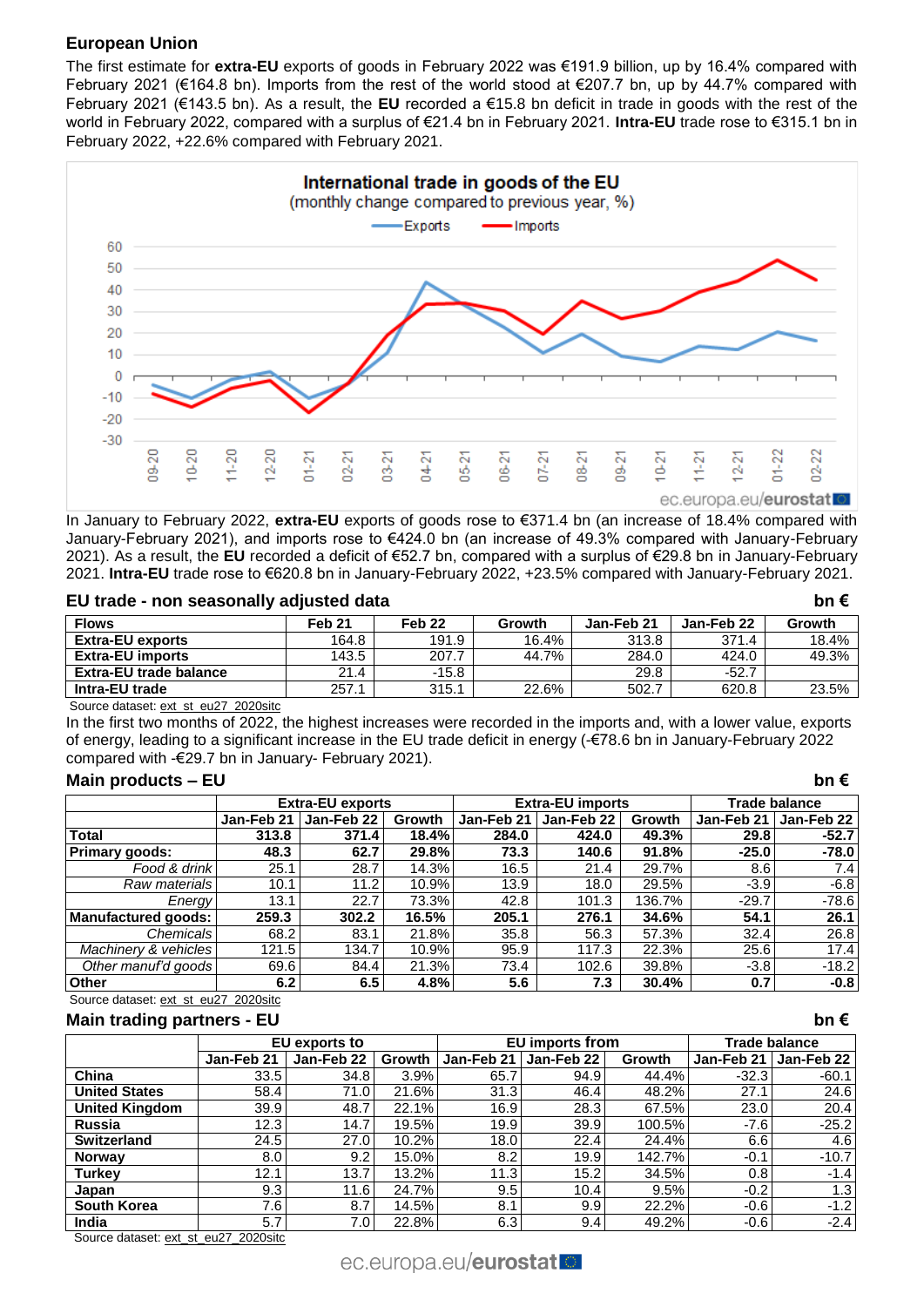# **Member States' total trade (intra-EU + extra-EU) bn €**

|                    |                | <b>Total exports</b> |          |           |          |           |              |           | <b>Total imports</b> |           |         |                 |              | <b>Trade balance</b> |          |         |                 |                |
|--------------------|----------------|----------------------|----------|-----------|----------|-----------|--------------|-----------|----------------------|-----------|---------|-----------------|--------------|----------------------|----------|---------|-----------------|----------------|
|                    |                | <b>Total</b>         | Intra-EU |           | Extra-EU |           | <b>Total</b> |           | Intra-EU             |           |         | <b>Extra-EU</b> | <b>Total</b> |                      | Intra-EU |         | <b>Extra-EU</b> |                |
|                    | <b>Jan-Feb</b> | Growth /             | Jan-Feb  | Growth /  | Jan-Feb  | Growth /  | Jan-Feb      | Growth /  | Jan-Feb              | Growth /  | Jan-Feb | Growth /        | Jan-Feb      | Jan-Feb              | Jan-Feb  | Jan-Feb | Jan-Feb         | <b>Jan-Feb</b> |
|                    | 22             | Jan-Feb              | 22       | Jan-Feb   | 22       | Jan-Feb   | 22           | Jan-Feb   | 22                   | Jan-Feb   | 22      | Jan-Feb         | 22           | 21                   | 22       | 21      | 22              | 21             |
| <b>Belgium</b>     | 90.4           | 21<br>44%            | 60.0     | 21<br>45% | 30.5     | 21<br>44% | 89.2         | 21<br>49% | 54.0                 | 21<br>40% | 35.1    | 21<br>66%       | 1.3          | 2.9                  | 5.9      | 2.9     | $-4.7$          | 0.0            |
| <b>Bulgaria</b>    | 6.6            | 31%                  | 4.4      | 30%       | 2.2      | 34%       | 7.8          | 47%       | 4.4                  | 30%       | 3.5     | 75%             | $-1.3$       | $-0.3$               | 0.0      | 0.0     | $-1.3$          | $-0.4$         |
| Czechia            | 34.3           | 17%                  | 27.8     | 18%       | 6.5      | 16%       | 32.4         | 27%       | 23.2                 | 22%       | 9.2     | 41%             | 2.0          | 3.7                  | 4.6      | 4.6     | $-2.7$          | $-0.9$         |
| <b>Denmark</b>     | 18.2           | 16%                  | 9.9      | 21%       | 8.3      | 11%       | 18.2         | 21%       | 12.0                 | 17%       | 6.3     | 30%             | 0.0          | 0.6                  | $-2.1$   | $-2.1$  | 2.1             | 2.7            |
| Germany            | 232.3          | 12%                  | 126.7    | 12%       | 105.7    | 12%       | 217.1        | 25%       | 131.6                | 18%       | 85.5    | 38%             | 15.3         | 33.0                 | $-4.9$   | 1.1     | 20.2            | 31.9           |
| <b>Estonia</b>     | 3.1            | 26%                  | 2.2      | 35%       | 0.9      | 9%        | 3.6          | 36%       | 2.5                  | 35%       | 1.0     | 37%             | $-0.5$       | $-0.2$               | $-0.3$   | $-0.2$  | $-0.2$          | 0.0            |
| <b>Ireland</b>     | 31.3           | 26%                  | 12.6     | 38%       | 18.7     | 18%       | 18.2         | 43%       | 6.3                  | 26%       | 11.9    | 53%             | 13.1         | 12.2                 | 6.3      | 4.1     | 6.8             | 8.0            |
| Greece             | 7.1            | 30%                  | 3.9      | 31%       | 3.2      | 29%       | 13.2         | 63%       | 5.7                  | 29%       | 7.5     | 105%            | $-6.1$       | $-2.6$               | $-1.8$   | $-1.5$  | $-4.3$          | $-1.2$         |
| Spain              | 58.0           | 26%                  | 37.0     | 29%       | 21.0     | 22%       | 68.7         | 42%       | 34.2                 | 23%       | 34.5    | 68%             | $-10.7$      | $-2.5$               | 2.9      | 0.8     | $-13.5$         | $-3.3$         |
| <b>France</b>      | 89.3           | 22%                  | 51.6     | 27%       | 37.7     | 16%       | 113.5        | 30%       | 72.4                 | 22%       | 41.1    | 45%             | $-24.2$      | $-14.6$              | $-20.8$  | $-18.8$ | $-3.4$          | 4.2            |
| Croatia            | 3.5            | 43%                  | 2.5      | 49%       | 1.0      | 30%       | 5.5          | 39%       | 4.0                  | 29%       | 1.5     | 72%             | $-2.0$       | $-1.5$               | $-1.5$   | $-1.4$  | $-0.5$          | $-0.1$         |
| <b>Italy</b>       | 88.4           | 23%                  | 48.7     | 25%       | 39.7     | 20%       | 95.1         | 45%       | 49.8                 | 29%       | 45.4    | 68%             | $-6.8$       | 6.3                  | $-1.1$   | 0.4     | $-5.7$          | 5.9            |
| <b>Cyprus</b>      | 0.5            | 62%                  | 0.1      | 11%       | 0.4      | 94%       | 1.5          | 10%       | 1.0                  | 24%       | 0.5     | $-10%$          | $-1.0$       | $-1.0$               | $-0.8$   | $-0.7$  | $-0.1$          | $-0.4$         |
| Latvia             | 3.0            | 28%                  | 2.1      | 44%       | 0.9      | 1%        | 3.5          | 38%       | 2.5                  | 29%       | 1.0     | 70%             | $-0.5$       | $-0.2$               | $-0.4$   | $-0.5$  | $-0.1$          | 0.3            |
| Lithuania          | 6.1            | 29%                  | 3.7      | 39%       | 2.4      | 15%       | 6.9          | 46%       | 4.2                  | 25%       | 2.6     | 101%            | $-0.8$       | 0.0                  | $-0.5$   | $-0.7$  | $-0.3$          | 0.7            |
| Luxembourg         | 2.5            | 21%                  | 2.0      | 21%       | 0.4      | 20%       | 3.8          | 23%       | 3.4                  | 23%       | 0.4     | 28%             | $-1.3$       | $-1.0$               | $-1.3$   | $-1.1$  | 0.0             | 0.0            |
| Hungary            | 22.1           | 17%                  | 17.2     | 15%       | 4.9      | 24%       | 22.6         | 29%       | 15.6                 | 24%       | 7.0     | 43%             | $-0.5$       | 1.4                  | 1.5      | 2.3     | $-2.1$          | $-0.9$         |
| <b>Malta</b>       | 0.4            | $-1%$                | 0.2      | $-30%$    | 0.2      | 40%       | 0.9          | 36%       | 0.6                  | 24%       | 0.3     | 63%             | $-0.5$       | $-0.2$               | $-0.4$   | $-0.2$  | $-0.1$          | 0.0            |
| <b>Netherlands</b> | 127.3          | 26%                  | 91.8     | 31%       | 35.5     | 15%       | 117.4        | 33%       | 48.5                 | 28%       | 68.9    | 36%             | 9.8          | 12.3                 | 43.2     | 31.9    | $-33.4$         | $-19.6$        |
| <b>Austria</b>     | 29.0           | 17%                  | 20.0     | 15%       | 9.0      | 19%       | 31.8         | 23%       | 23.0                 | 15%       | 8.8     | 51%             | $-2.8$       | $-0.9$               | $-3.0$   | $-2.7$  | 0.2             | 1.8            |
| Poland             | 49.8           | 18%                  | 37.4     | 16%       | 12.4     | 22%       | 52.9         | 30%       | 34.0                 | 21%       | 19.0    | 51%             | $-3.1$       | 1.7                  | 3.4      | 4.1     | $-6.6$          | $-2.3$         |
| Portugal           | 11.6           | 21%                  | 8.5      | 22%       | 3.1      | 18%       | 15.7         | 40%       | 11.0                 | 30%       | 4.7     | 70%             | $-4.1$       | $-1.6$               | $-2.5$   | $-1.5$  | $-1.6$          | $-0.2$         |
| Romania            | 13.8           | 25%                  | 10.0     | 18%       | 3.8      | 44%       | 18.4         | 29%       | 13.0                 | 23%       | 5.4     | 45%             | $-4.6$       | $-3.2$               | $-3.0$   | $-2.1$  | $-1.6$          | $-1.1$         |
| Slovenia           | 8.7            | 25%                  | 5.8      | 27%       | 2.9      | 22%       | 9.2          | 49%       | 5.0                  | 34%       | 4.2     | 71%             | $-0.5$       | 0.8                  | 0.8      | 0.9     | $-1.4$          | $-0.1$         |
| Slovakia           | 15.6           | 15%                  | 12.8     | 17%       | 2.8      | 8%        | 15.9         | 23%       | 12.0                 | 17%       | 3.9     | 50%             | $-0.3$       | 0.7                  | 0.8      | 0.7     | $-1.1$          | 0.0            |
| <b>Finland</b>     | 11.3           | 21%                  | 6.5      | 25%       | 4.8      | 17%       | 13.3         | 32%       | 8.5                  | 21%       | 4.8     | 58%             | $-1.9$       | $-0.7$               | $-2.0$   | $-1.8$  | 0.0             | 1.1            |
| Sweden             | 27.9           | 19%                  | 15.3     | 20%       | 12.6     | 18%       | 27.9         | 24%       | 17.9                 | 16%       | 10.0    | 41%             | 0.0          | 1.0                  | $-2.6$   | $-2.7$  | 2.6             | 3.6            |

Source dataset[: ext\\_st\\_27\\_2020msbec](https://ec.europa.eu/eurostat/databrowser/bookmark/41735520-8c6a-46e0-85fe-2b0ee8ec6dab?lang=en)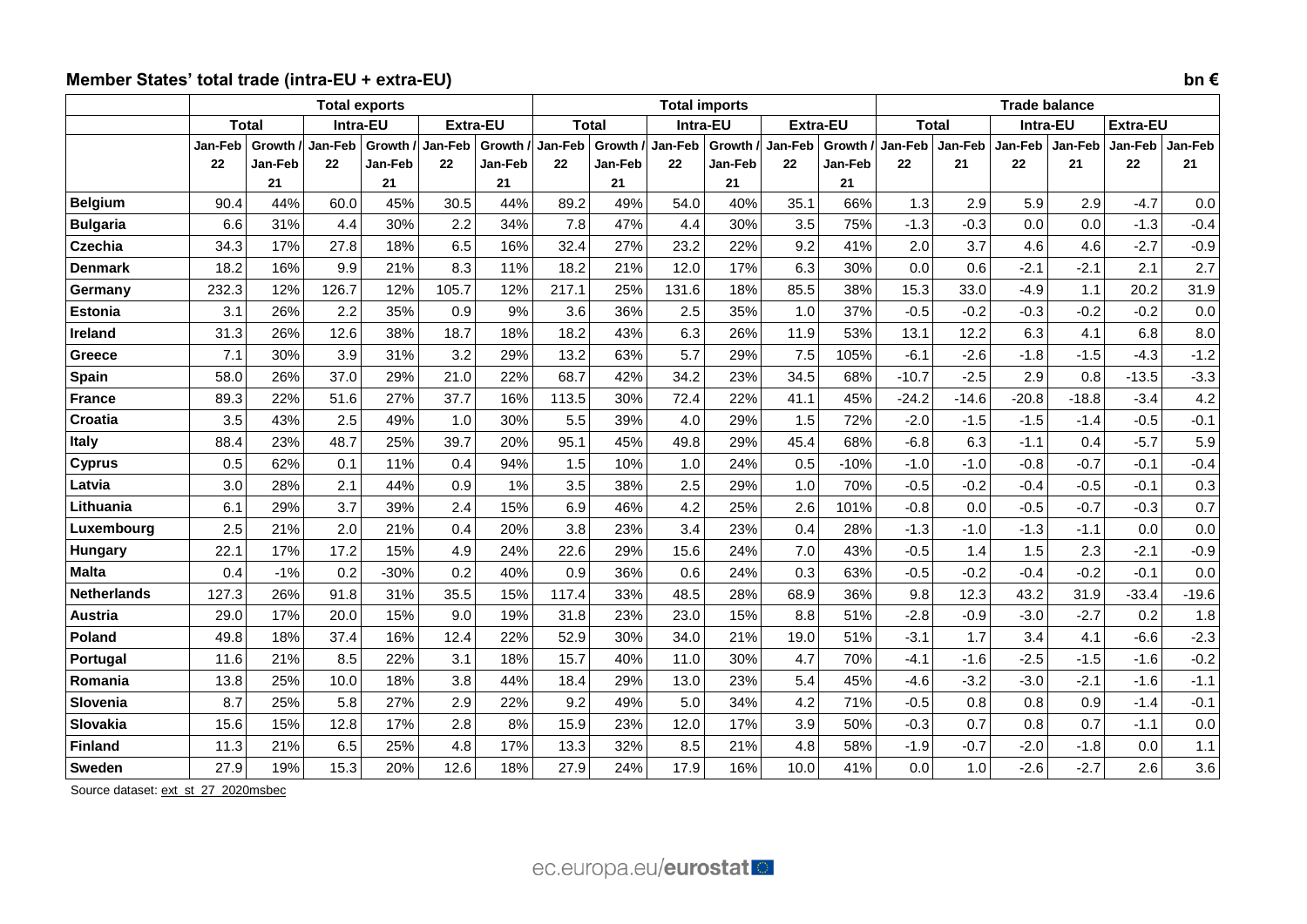# **Annual comparison by Member State**

In February 2022, compared with February 2021, all the Member States registered an increase in **extra-EU** exports, except **Latvia** (-7.2%). The highest increases were registered in **Cyprus** (+95.4%), **Belgium** (+47.7%) and **Romania** (+43.1%).



**Extra-EU exports by Member State - February 2022** 

With regard to the extra-EU imports, the picture is similar. In February 2022 compared to February 2021, all the Member States registered an increase, except **Cyprus** (-21.4%). The highest increases were observed in **Greece** (+115.3%), **Lithuania** (+93.0%) and **Latvia** (+90.4%).





ec.europa.eu/eurostat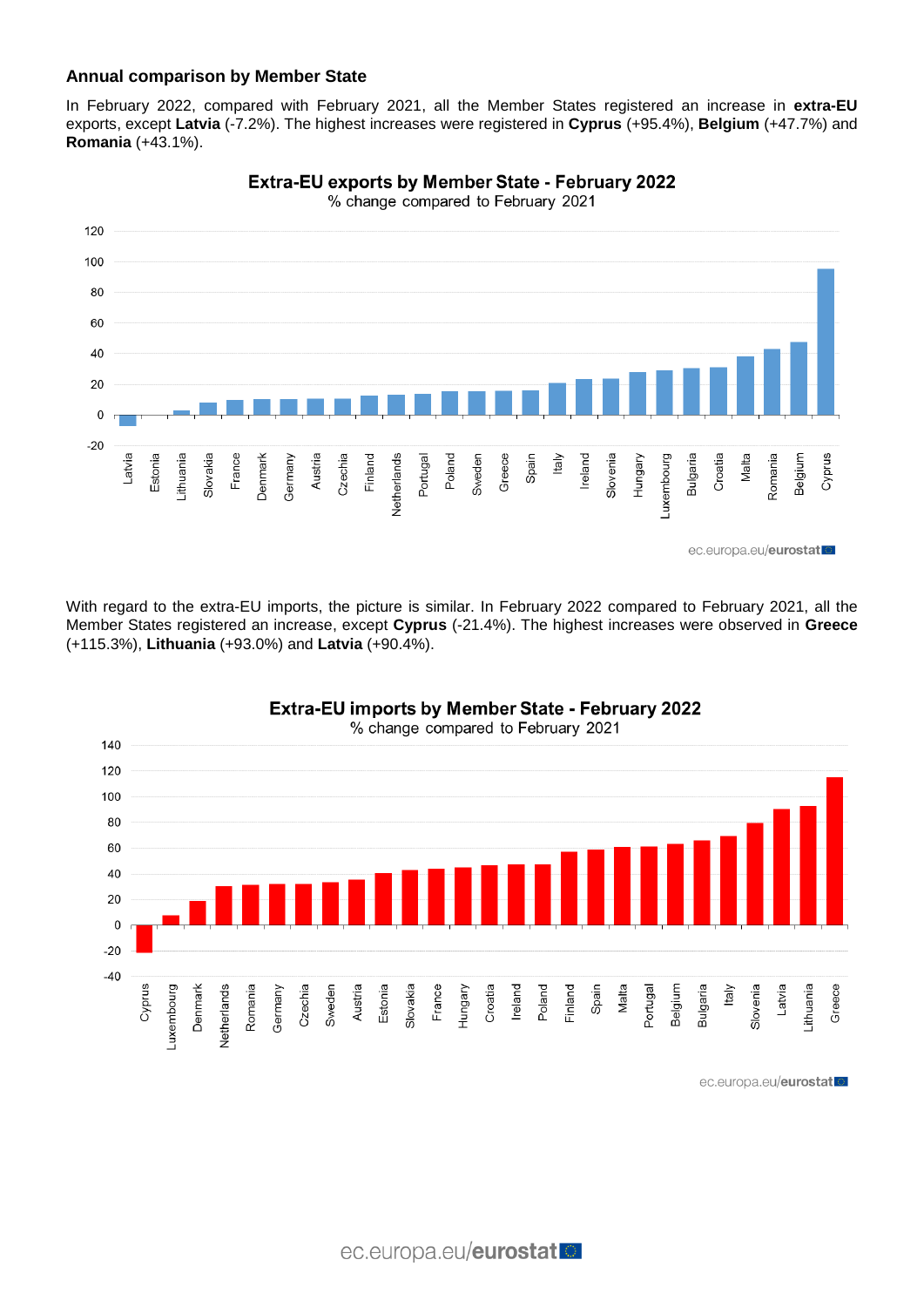#### **Geographical information**

The **euro area** (EA19) includes Belgium, Germany, Estonia, Ireland, Greece, Spain, France, Italy, Cyprus, Latvia, Lithuania, Luxembourg, Malta, the Netherlands, Austria, Portugal, Slovenia, Slovakia and Finland.

The **European Union** includes Belgium, Bulgaria, Czechia, Denmark, Germany, Estonia, Ireland, Greece, Spain, France, Croatia, Italy, Cyprus, Latvia, Lithuania, Luxembourg, Hungary, Malta, the Netherlands, Austria, Poland, Portugal, Romania, Slovenia, Slovakia, Finland and Sweden.

#### **Methods and definitions**

Since the introduction of Intrastat for intra-EU trade on 1 January 1993, the value of intra-EU exports has been consistently higher than that of intra-EU imports. In theory, as exports are declared FOB and imports CIF, the value of corresponding imports should be slightly higher than that of exports. Eurostat uses intra-EU exports as the more reliable measure of total intra-EU trade as, at aggregated levels, total intra-EU exports has better coverage than total intra-EU imports. Due to this divergence in intra-EU trade, and to the difficulties of interpreting figures in absolute terms at the level of individual Member States, trade balances for individual Member States must be interpreted with caution. The same caution applies to the trade balance of the euro area, which includes some intra-EU trade.

Dutch trade flows are over-estimated because of the so-called 'Rotterdam effect' (or quasi-transit trade): that is goods bound for other EU countries arrive in Dutch ports and, according to EU rules, are recorded as extra-EU imports by the Netherlands (the country where goods are released for free circulation). This in turn increases the intra-EU flows from the Netherlands to those Member States to which the goods are re-exported. Although to a lesser extent, trade figures of other Member States like Belgium or Luxembourg may also be overestimated due to quasi-transit.

The United Kingdom is considered as an extra-EU partner country for the EU for the reference time period covered by this news release. However, the United Kingdom was still part of the internal market until the end of the transition period (31 December 2020), meaning that data on trade with the United Kingdom for reference periods up to December 2020 were still based on statistical concepts applicable to trade between the EU Member States. The end of the transitory period thus had an impact on the trade flows between the United Kingdom and the EU Member States.

As of January 2021 onwards, data on trade with the United Kingdom is based on a mixed concept. In application of the Withdrawal Agreement Protocol on Ireland / Northern Ireland, for trade with Northern Ireland the statistical concepts applicable are the same as those for trade between Member States while for trade with the United Kingdom (excluding Northern Ireland) the same statistical concepts are applicable as for trade with any other extra-EU partner country.

For these reasons data on trade with the United Kingdom are not fully comparable with data on trade with other extra-EU trade partners, and for reference periods before and after the end of 2020.

National concepts may differ from the harmonised methodology used by Eurostat, leading to differences between figures in this release and those published nationally, both for raw data and for seasonally adjusted series.

Products are classified according to the [Standard international trade classification](https://ec.europa.eu/eurostat/statistics-explained/index.php/Glossary:Standard_international_trade_classification_(SITC)) (SITC), Revision 4.

Data collection for international trade in goods has in many countries been affected by the COVID-19 crisis. The data in this release are, for several Member States, based on fewer statistical observations than usual. For missing data, imputation and estimation methods were applied. Information on the compilation of international trade in goods statistics during the COVID-19 crisis can be found [here.](https://ec.europa.eu/eurostat/documents/10186/10693286/Intra-EU_trade_goods_guidance.pdf)

#### **Revisions and timetable**

This News Release is based on data available on 12 April 2022. These are provisional figures based on information provided by Member States. They are subject to frequent revision for up to two years after the month in question.

#### **For more information**

Eurosta[t website section](https://ec.europa.eu/eurostat/web/international-trade-in-goods/overview) on international trade in goods Eurosta[t database section](https://ec.europa.eu/eurostat/web/international-trade-in-goods/data/database) on international trade in goods Eurosta[t Statistics Explained article](https://ec.europa.eu/eurostat/statistics-explained/index.php/International_trade_statistics_-_background) on international trade in goods statistics Eurostat €-indicator[s release calendar](https://ec.europa.eu/eurostat/news/release-calendar) European Statistic[s Code of Practice](https://ec.europa.eu/eurostat/web/products-catalogues/-/KS-02-18-142)

**Eurostat Press Office**

María Guadalupe MORENO CABANILLAS Tel: +352-4301-33 408 [eurostat-pressoffice@ec.europa.eu](mailto:eurostat-pressoffice@ec.europa.eu)

**For further information on data:**

Michele MAROTTA Tel: +352-4301-32 493 estat-etfree@ec.europa.eu

**Media requests**: [eurostat-mediasupport@ec.europa.eu](mailto:eurostat-mediasupport@ec.europa.eu) / Tel: +352-4301-33 408



**[@EU\\_Eurostat](https://twitter.com/EU_Eurostat) | {** @ [EurostatStatistics](https://www.facebook.com/EurostatStatistics) (O) [@EU\\_Eurostat](https://www.instagram.com/eu_eurostat/) | [ec.europa.eu/eurostat/](https://ec.europa.eu/eurostat/news/release-calendar)

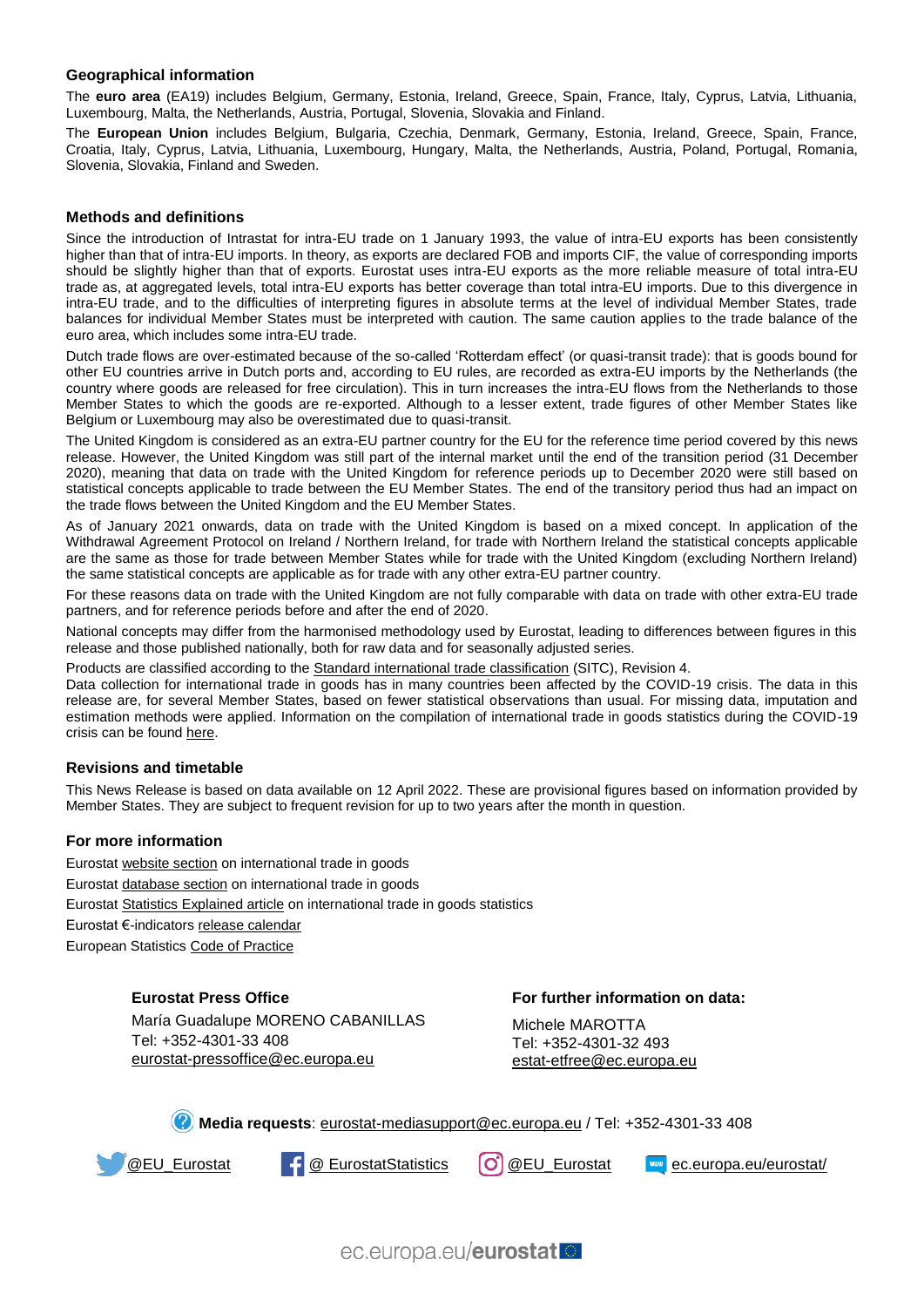# **Annex - Seasonally adjusted data**

In February 2022 compared with January 2022, **euro area** seasonally adjusted exports increased by 0.8%, while imports increased by 1.5%. The seasonally adjusted balance was -€9.4 bn, a fall compared with January (-€7.7 bn).

## **EA trade - seasonally adjusted data bn €**

| <b>Flows</b>            | Mar 21   Apr 21   May 21   Jun 21   Jul 21   Aug 21   Sep 21   Oct 21   Nov 21   Dec 21   Jan 22   Feb 22 |       |        |         |       |       |        |        |        |         |        |        |
|-------------------------|-----------------------------------------------------------------------------------------------------------|-------|--------|---------|-------|-------|--------|--------|--------|---------|--------|--------|
| <b>Extra-EA exports</b> | 197.61                                                                                                    | 198.2 | 199.6  | 198.5   | 202.1 | 203.2 | 202.8  | 207.61 | 214.5  | 213.2   | 221.9  | 223.6  |
| <b>Extra-EA imports</b> | 179.91                                                                                                    | 185.1 | 186.31 | 187.2   | 189.4 | 195.0 | 197.91 | 207.8  | 217.9  | 225.1   | 229.6  | 233.11 |
| Extra-EA trade balance  | 17.7                                                                                                      | 13.1  | 13.3   | 11.3    | 12.7  | 8.3   | 4.9'   | $-0.2$ | $-3.4$ | $-11.9$ | $-7.7$ | $-9.4$ |
| Intra-EA trade          | 174.31                                                                                                    | 75.   | 176.7  | 177.8 I | 180.8 | 183.4 | 187.3  | 193.61 | 196.4  | 201.5   | 202.7  | 205.8  |

Source dataset: [ext\\_st\\_ea19sitc](https://ec.europa.eu/eurostat/databrowser/bookmark/57e1b094-c5e4-4e31-a997-0c5f5da2aab5?lang=en)

In February 2022 compared with January 2022, **EU** seasonally adjusted exports remained stable, while imports increased by 1.3%. The seasonally adjusted balance was -€18.4 bn, a fall compared with January (-€15.7 bn).

## **EU trade - seasonally adjusted data bn €**

| <b>Flows</b>            |                 |             |       |                        |       |               |        |       | Mar 21 Apr 21 May 21 Jun 21 Jul 21 Aug 21 Sep 21 Oct 21 Nov 21 | <b>Dec 21</b> | <b>Jan 22</b> | Feb 22  |
|-------------------------|-----------------|-------------|-------|------------------------|-------|---------------|--------|-------|----------------------------------------------------------------|---------------|---------------|---------|
| <b>Extra-EU exports</b> | $176.3 \square$ | 178.9       | 178.8 | 178.1                  |       | 180.8   181.3 | 181.2  | 185.9 | 192.2                                                          | 189.4         | 199.6         | 199.7   |
| <b>Extra-EU imports</b> | 163.0           | 168.3       | 169.5 | 171.<br>$\overline{1}$ | 173.4 | 180.9         | 183.5  | 192.5 | 202.5                                                          | 209.1         | 215.2         | 218.1   |
| Extra-EU trade balance  | 13.3            | 10.7        | 9.3   | 7.0                    | 7.4   | 0.4           | $-2.2$ | -6.6  | $-10.3$                                                        | $-19.7$       | $-15.7$       | $-18.4$ |
| Intra-EU trade          |                 | 275.8 276.5 | 278.1 | 279.5                  | 284.6 | 285.7         | 290.   | 299.8 | 307.1                                                          | 313.8         | 316.5         | 321.5   |

Source dataset[: ext\\_st\\_eu27\\_2020sitc](https://ec.europa.eu/eurostat/databrowser/bookmark/dc220669-f101-4cbc-aab4-dd5a3359124d?lang=en)

# **Contribution of EU Member States to extra-EU trade - seasonally adjusted data bn €**

|                    |               | <b>Total exports</b> |          |               | <b>Total imports</b> |          | <b>Trade balance</b> |                   |  |  |
|--------------------|---------------|----------------------|----------|---------------|----------------------|----------|----------------------|-------------------|--|--|
|                    | <b>Jan 22</b> | Feb 22               | Growth   | <b>Jan 22</b> | Feb 22               | Growth   | <b>Jan 22</b>        | Feb <sub>22</sub> |  |  |
| <b>EU</b>          | 199.6         | 199.7                | 0.0%     | 215.2         | 218.1                | 1.3%     | $-15.7$              | $-18.4$           |  |  |
| <b>Belgium</b>     | 16.1          | 16.0                 | $-0.6%$  | 18.0          | 18.4                 | 1.9%     | $-1.9$               | $-2.4$            |  |  |
| <b>Bulgaria</b>    | 1.1           | 1.2                  | 8.3%     | 1.8           | 1.8                  | $-1.0%$  | $-0.7$               | $-0.6$            |  |  |
| <b>Czechia</b>     | 3.5           | 3.4                  | $-3.5%$  | 4.7           | 4.7                  | $-0.2%$  | $-1.2$               | $-1.3$            |  |  |
| <b>Denmark</b>     | 4.3           | 4.4                  | 1.9%     | 3.1           | 3.2                  | 3.1%     | 1.2                  | $1.2$             |  |  |
| Germany            | 55.7          | 56.1                 | 0.8%     | 42.9          | 42.3                 | $-1.3%$  | 12.8                 | 13.8              |  |  |
| <b>Estonia</b>     | 0.5           | 0.5                  | $-11.5%$ | 0.5           | 0.5                  | $-0.4%$  | 0.0                  | $-0.1$            |  |  |
| Ireland            | 9.3           | 9.6                  | 3.2%     | 6.3           | 6.1                  | $-2.8%$  | 3.1                  | 3.5               |  |  |
| Greece             | 1.9           | 1.7                  | $-7.4%$  | 3.5           | 4.2                  | 21.4%    | $-1.6$               | $-2.5$            |  |  |
| <b>Spain</b>       | 11.4          | 11.3                 | $-0.6%$  | 17.7          | 17.8                 | 0.1%     | $-6.3$               | $-6.4$            |  |  |
| <b>France</b>      | 20.6          | 20.2                 | $-2.3%$  | 20.9          | 21.5                 | 3.0%     | $-0.3$               | $-1.4$            |  |  |
| Croatia            | 0.6           | 0.6                  | $-0.1%$  | 0.9           | 0.8                  | $-6.9%$  | $-0.3$               | $-0.3$            |  |  |
| <b>Italy</b>       | 22.9          | 23.2                 | 1.1%     | 21.8          | 23.6                 | 7.8%     | 1.1                  | $-0.4$            |  |  |
| <b>Cyprus</b>      | 0.2           | 0.2                  | 16.9%    | 0.2           | 0.4                  | 46.9%    | 0.0                  | $-0.1$            |  |  |
| Latvia             | 0.5           | 0.5                  | $-11.1%$ | 0.5           | 0.6                  | 9.2%     | 0.0                  | $-0.1$            |  |  |
| Lithuania          | 1.5           | 1.3                  | $-14.6%$ | 1.4           | 1.3                  | $-4.4%$  | 0.1                  | 0.0               |  |  |
| Luxembourg         | 0.2           | 0.2                  | 9.1%     | 0.3           | 0.2                  | $-29.3%$ | 0.0                  | 0.1               |  |  |
| <b>Hungary</b>     | 2.4           | 2.6                  | 5.4%     | 3.4           | 3.8                  | 13.2%    | $-0.9$               | $-1.2$            |  |  |
| <b>Malta</b>       | 0.1           | 0.1                  | $-1.8%$  | 0.2           | 0.2                  | 19.7%    | 0.0                  | $-0.1$            |  |  |
| <b>Netherlands</b> | 18.9          | 19.0                 | 0.6%     | 36.0          | 35.4                 | $-1.8%$  | $-17.1$              | $-16.3$           |  |  |
| Austria            | 5.0           | 4.8                  | $-4.4%$  | 4.7           | 4.0                  | $-13.0%$ | 0.3                  | 0.7               |  |  |
| <b>Poland</b>      | 6.9           | 6.6                  | $-3.8%$  | 9.7           | 10.0                 | 3.6%     | $-2.8$               | $-3.4$            |  |  |
| Portugal           | 1.6           | 1.7                  | 2.9%     | 2.4           | 2.5                  | 4.7%     | $-0.8$               | $-0.9$            |  |  |
| Romania            | 2.1           | 2.1                  | $-0.6%$  | 2.9           | 2.8                  | $-3.1%$  | $-0.8$               | $-0.7$            |  |  |
| Slovenia           | 1.4           | 1.5                  | 3.4%     | 2.1           | 2.3                  | 7.5%     | $-0.7$               | $-0.8$            |  |  |
| Slovakia           | 1.5           | 1.5                  | 0.2%     | 2.0           | 2.0                  | 0.5%     | $-0.4$               | $-0.4$            |  |  |
| <b>Finland</b>     | 2.7           | 2.6                  | $-2.1%$  | 2.3           | 2.5                  | 9.2%     | 0.3                  | 0.1               |  |  |
| Sweden             | 6.5           | 6.8                  | 4.8%     | 5.1           | 5.2                  | 2.5%     | 1.4                  | 1.5               |  |  |

Source dataset: [ext\\_st\\_27\\_2020\\_msbec](https://ec.europa.eu/eurostat/databrowser/bookmark/517ff550-4ca0-4138-bbb7-adff88edb9bc?lang=en)